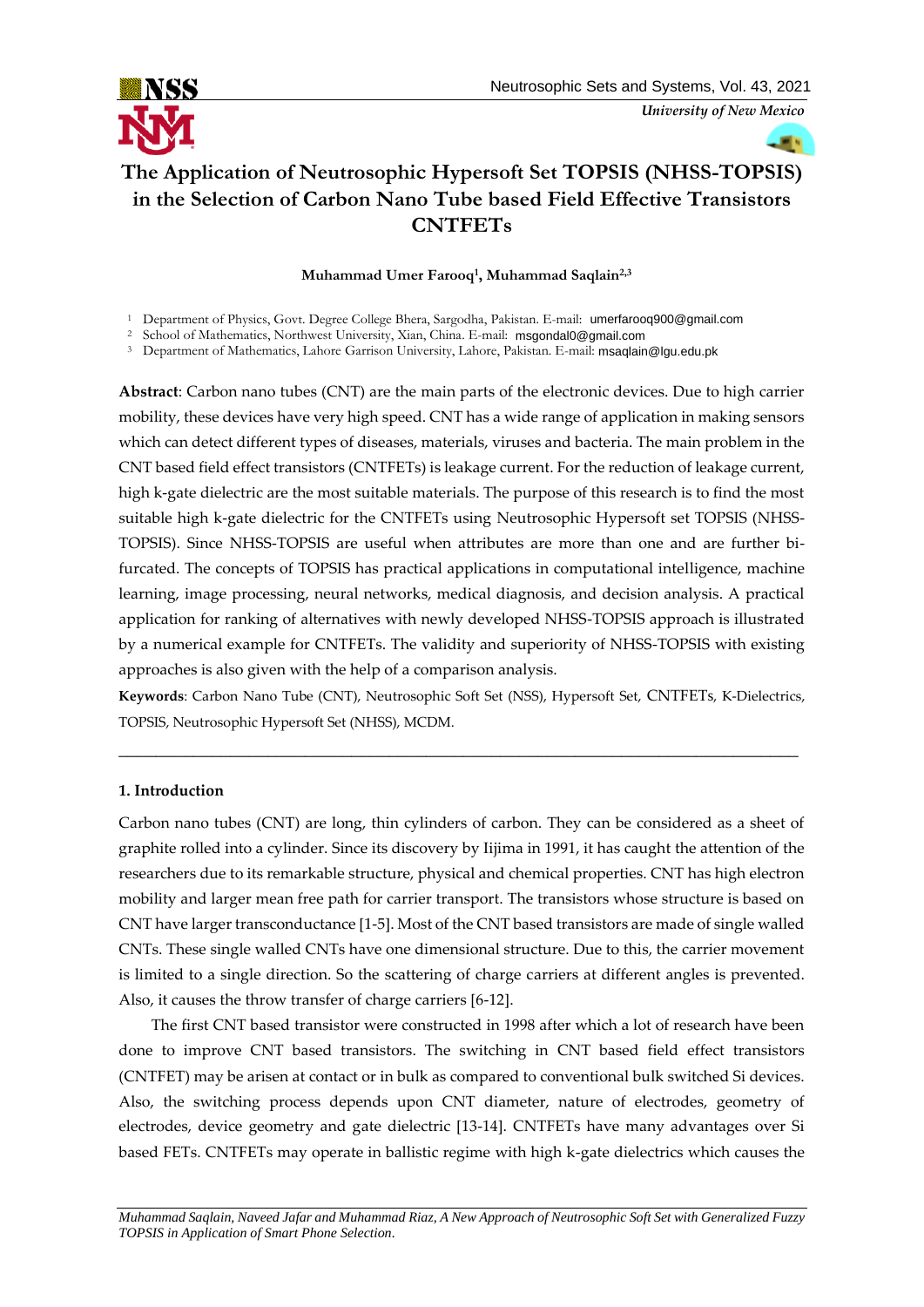transistor to work at higher speed. They are widely used for making sensors. These sensors are able to detect proteins, DNA sequence, bacteria and toxic materials [15-21].

The performance of CNTFETs is dependent upon source material, drain material and gate dielectric. With the advancement of the electronics, the size (dimension) of electronic devices is becoming smaller day by day. The decrease in size causes a leakage current. The main purpose of high k-gate dielectrics is to reduce leakage current. The high k-gate dielectric which have been used so far with CNTFETs are Hafnium Oxide  $(HfO_2)$ , Aluminum Oxide  $(Al_2O_3)$ , Hafnium Silicate (*Hf* SiO<sub>4</sub>), Zirconia (ZnO<sub>2</sub>), Yttrium Oxide (Y<sub>2</sub>O<sub>3</sub>), Lanthanum Oxide (La<sub>2</sub>O<sub>3</sub>), Silicon dioxide (SiO<sub>2</sub>) and Silicon Nitride  $(Si_3N_4)$  [22-31].

Zadeh [32] advanced his significant idea of fuzzy sets in 1965 to deal with various styles of uncertainties and proposed fuzzy sets and this theory was extended by [33] named as Intuitionistic fuzzy number theory. Smarandache [34] initiated the notion of neutrosophic sets which consider indeterminate/uncertain information in today's problems and incorporated not only membership and non-membership grades, but also indeterminacy grades assigned each component of the discourse universe with is limitation that the sum of three independent grades chosen in the interval [0,3]. Later on, fuzzy, intuitionist and neutrosophy theories were extended to fuzzy softset [35,36] intuitionistic soft set [37] and neutrosophic soft set [38]. Smarandache [39] generalized soft set to hyper soft set (HSS's) by changing the function into multi decision function. The HSS's was extended to neutrosophic hypersoft set (NHSS) [40] along with some MCDM techniques like TOPSIS and many applications [41-44]

In this research, eight different k-dielectrics are considered. The motivation of this research is to find which k-dielectric is most suitable alternate of CNTFETs for high power communication. The modelling of this problem shows that attributes are more than one, and are further bi-furcated. Thus, keeping in mind, the set structure of hypersoft sets we decided to apply NHSS-TOPSIS technique to find the optimal choice for k-dielectrics and results are compared with [45].

The remainder of this paper is structured as follows: Firstly, fundamental definitions are given about hypersoft set and neutrosophic hypersoft set theory. After, the step-wise algorithm of NHSS-TOPSIS is present. In section 3, we propose the idea of a case study of CNTFETs and some parameters have been considered. Section 4 provides the comparative analysis of calculation. Finally, in Section 5, a conclusion is outlined with future directions and limitations.

#### **2.Preliminaries**

# **Definition 2.1: Semiconductors [10]**

These are the materials which are poorer conductors than metals but better than insulators. For example, Silicon (Si), Germanium (Ge) and Gallium Arsenide.

#### **Definition 2.2: Transistors [6]**

It is an electrical device which consist of two PN junctions fabricated on a same single crystal. It has three main parts i.e. emitter, base and collector. Transistors are used to amplify and switch the electronic signals and electrical power.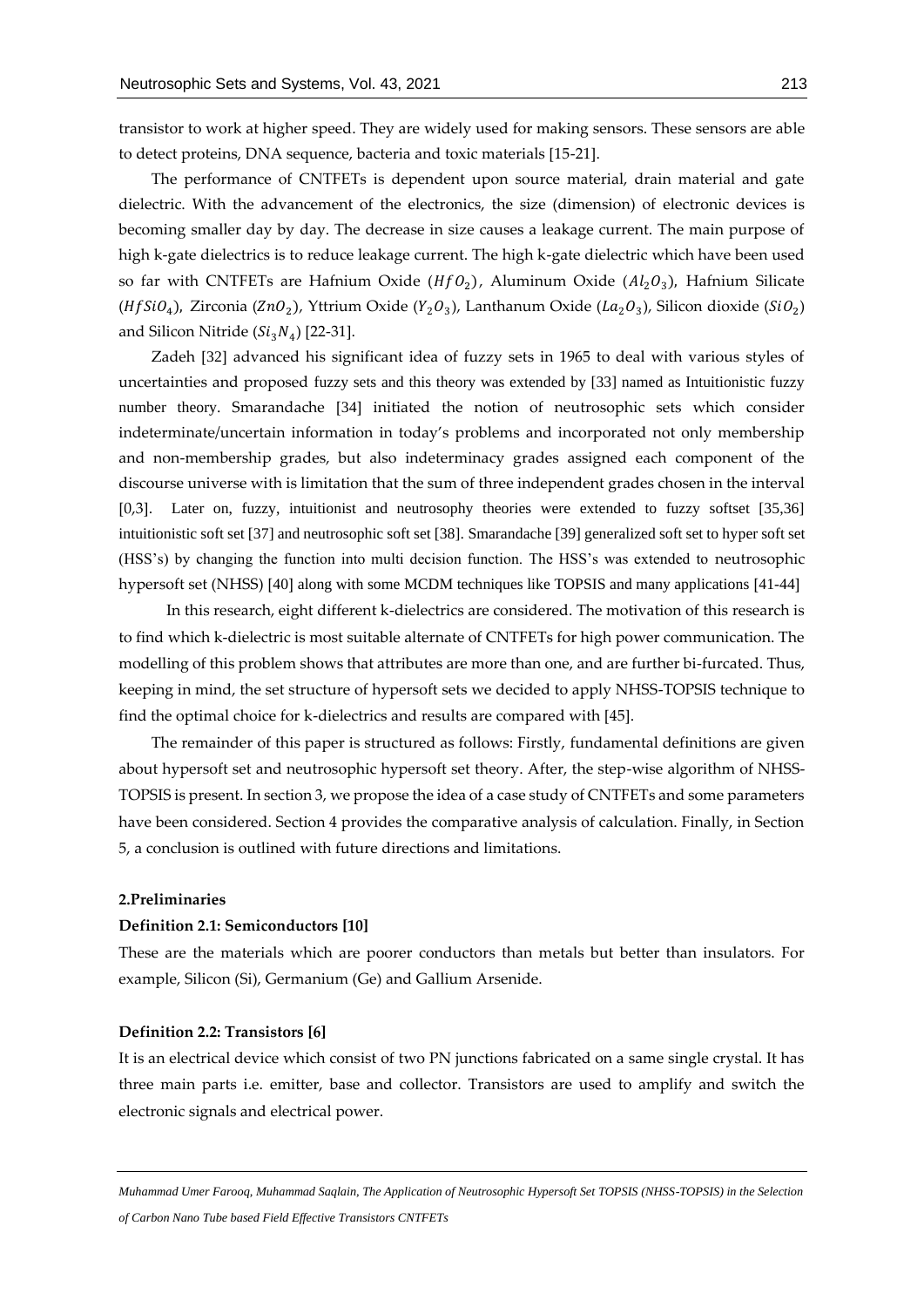#### **Definition 2.3: Dielectrics [30]**

These are the materials which are poor conductors of electricity. It is an insulator but an effective supporter to electric filed.

# **Definition 2.4: High k Dielectrics Materials [31]**

Dielectric materials which have high value of dielectric constant are called high k dielectric materials. Metal oxides have usually had high dielectric constant. They are usually used in MOSFETs as gate dielectric.

# **Definition 2.5: Carbon Nano Tube (CNT) [47] "**

These are tubes made of carbon with diameters typically measured in [nanometers](https://en.wikipedia.org/wiki/Nanometers) range. Carbon nanotube is theoretically distinct as a cylinder fabricated of rolled up grapheme sheet. Carbon nanotubes often refer to single-wall carbon nanotubes (SWCNTs). Single-wall carbon nanotubes are one of the [allotropes of carbon](https://en.wikipedia.org/wiki/Allotropes_of_carbon), intermediate between [fullerene](https://en.wikipedia.org/wiki/Fullerene) cages and flat [graphene](https://en.wikipedia.org/wiki/Graphene). Most of the physical properties of carbon nanotubes derive from graphene.

#### **Definition 2.6: Carbon Nano Tube Field Effective Transistors (CNTFETs) [48]**

They are referred as a [field-effect transistor](https://en.wikipedia.org/wiki/Field-effect_transistor) in which a single [carbon nanotube](https://en.wikipedia.org/wiki/Carbon_nanotube) or an array of carbon nanotubes is used as the channel material instead of bulk [silicon](https://en.wikipedia.org/wiki/Silicon) which is used in the traditional [field-effect transistor](https://en.wikipedia.org/wiki/Field-effect_transistor). They were first discovered in 1998. CNTFET is a nano scale device that can provide low-power integrated circuits with high performance and high-power density.

# **Definition 2.7: Neutrosophic Hypersoft Set (NHSS) [39-40]**

Let U be the universal set and  $\mathbb{P}(\mathbb{U})$  be the power set of U. Consider  $l^1, l^2, l^3, \ldots l^n$  for  $n \geq 1$ , be n well-defined attributes, whose corresponding attributive values are respectively the set  $L^1, L^2, L^3, \ldots, L^n$  with  $L^i \cap L^j = \emptyset$ , for  $i \neq j$  and  $i, j \in \{1, 2, 3, \ldots, n\}$  and their relation  $L^1 \times L^2 \times L^3, \ldots, L^n = \$$ , then the pair (F, \$) is said to be Neutrosophic Hypersoft set (NHSS) over U where;

# $\mathsf{F} \colon L^1 \times L^2 \times L^3 \dots L^n \to \mathbb{P}(\mathbb{U})$  and

 $F(L^1 \times L^2 \times L^3 ... L^n) = \{ < x, T(F(\$)), I(F(\$)), F(F(\$)) >, x \in \mathbb{U} \}$  where T is the membership value of truthiness, I is the membership value of indeterminacy and F is the membership value of falsity such that T, I, F:  $\mathbb{U} \to [0,1]$  also  $0 \leq T(F(\$)) + I(F(\$)) + F(F(\$)) \leq 3$ .

# **3. Calculations**

In this section an algorithm is proposed to solve MCDM problem under neutrosophic environment.

# **3.1 Algorithm**

TOPSIS (Technique for Order Preference by Similarly to Ideal Solution) is a suitable approach to deal with multi-attribute decision making problems.

Consider a multi-attribute decision making problem based on neutrosophic hypersoft sets (NHSSs) in which  $\tilde{U} = {\tilde{u}^1, \tilde{u}^2, ... \tilde{u}^a}$  be the set of alternatives and  $\mu_1, \mu_2, ... \mu_b$  be the sets of attributes and their corresponding attributive values are respectively the set  $\mu_1^a$  $_{1}^{a}$ ,  $L_{2}^{b}$  $L_2^b$ , ...  $L_b^z$  where *a*, *b*, *c*, ... *z* = 1,2, ... *n*. Let  $\hat{w}^j$  be the weight of attributes  $\downarrow^2$  $a_{i,j}^{z}$ ,  $j = 1, 2, \ldots, b$ , where  $0 \leq \hat{w}^{j} \leq 1$  and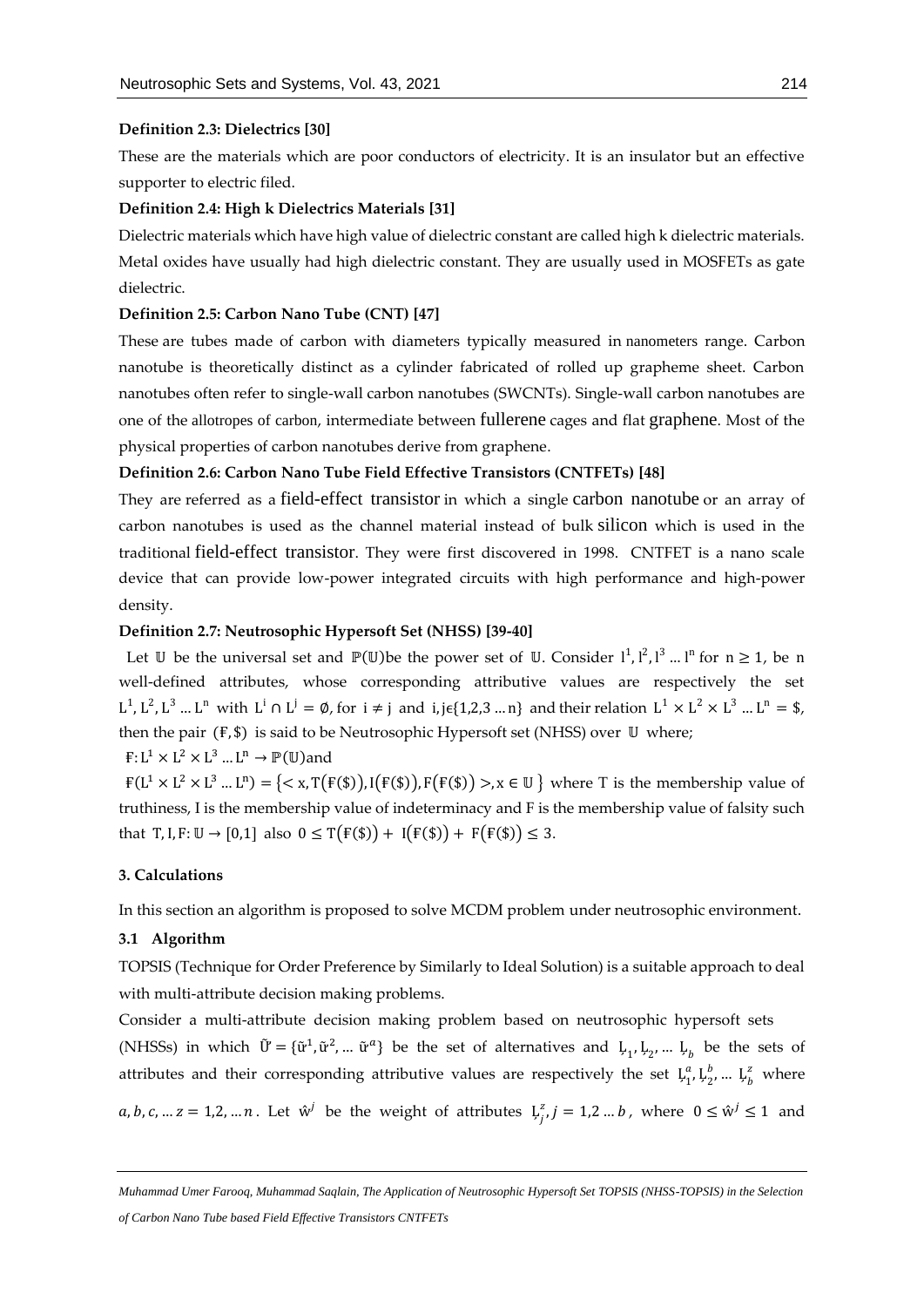$\sum_{j=1}^{b} \hat{w}^j = 1$ . Suppose that  $D = (D_1, D_2, ... D_t)$  be the set of t decision makers and  $\Delta^x$  be the weight of t decision-makers with  $0 \leq \Delta^x \leq 1$  and  $\sum_{x=1}^t \Delta^x = 1$ . Let  $\left[A_{ij}^x\right]_{\alpha \times b}$  be the decision matrix where

$$
A_{ij}^{x} = \left(\mathbf{T}_{ijk}^{x}, \mathbf{i}_{ijk}^{x}, \dot{\mathbf{F}}_{ijk}^{x}\right), i = 1, 2, 3 \dots a, j = 1, 2, 3, \dots b, k = a, b, c, \dots z \text{ and } \mathbf{T}_{ijk}^{x}, \mathbf{i}_{ijk}^{x}, \dot{\mathbf{F}}_{ijk}^{x} \in [0, 1], 0 \le \mathbf{T}_{ijk}^{x} + \mathbf{i}_{ijk}^{x} \le 3
$$
. Utilizing the following steps, the determination strategy for the selection of alternatives can be obtained.

#### **Step 1: Determine the Weight of Decision Makers**

Let  $\left[A_{ij}^x\right]_{a\times b}$  be the decision matrix where it is given as follows:

$$
\left[A_{ij}^x\right]_{\alpha \times b} = \begin{bmatrix} \mathbb{T}_{\mathfrak{l},\mathfrak{q}}^x(\tilde{u}_1),\mathfrak{l}_{\mathfrak{l},\mathfrak{q}}^x(\tilde{u}_1),\mathfrak{k}_{\mathfrak{l},\mathfrak{q}}^x(\tilde{u}_1) \ \mathbb{T}_{\mathfrak{l},\mathfrak{p}}^x(\tilde{u}_1),\mathfrak{l}_{\mathfrak{l},\mathfrak{p}}^x(\tilde{u}_1),\mathfrak{l}_{\mathfrak{l},\mathfrak{p}}^x(\tilde{u}_1) \ \cdots \ \mathbb{T}_{\mathfrak{l},\mathfrak{p}}^x(\tilde{u}_1),\mathfrak{l}_{\mathfrak{l},\mathfrak{p}}^x(\tilde{u}_1),\mathfrak{l}_{\mathfrak{l},\mathfrak{p}}^x(\tilde{u}_1) \ \cdots \ \mathbb{T}_{\mathfrak{l},\mathfrak{p}}^x(\tilde{u}_1),\mathfrak{l}_{\mathfrak{l},\mathfrak{p}}^x(\tilde{u}_1),\mathfrak{l}_{\mathfrak{l},\mathfrak{p}}^x(\tilde{u}_1) \ \cdots \ \mathbb{T}_{\mathfrak{l},\mathfrak{p}}^x(\tilde{u}),\mathfrak{l}_{\mathfrak{l},\mathfrak{p}}^x(\tilde{u}_1),\mathfrak{l}_{\mathfrak{l},\mathfrak{p}}^x(\tilde{u}_1),\mathfrak{l}_{\mathfrak{l},\mathfrak{p}}^x(\tilde{u}_1),\mathfrak{l}_{\mathfrak{l},\mathfrak{q}}^x(\tilde{u}_1),\mathfrak{l}_{\mathfrak{l},\mathfrak{p}}^x(\tilde{u}_1),\mathfrak{l}_{\mathfrak{l},\mathfrak{p}}^x(\tilde{u}_1),\mathfrak{l}_{\mathfrak{l},\mathfrak{p}}^x(\tilde{u}_1),\mathfrak{l}_{\mathfrak{l},\mathfrak{p}}^x(\tilde{u}_1),\mathfrak{l}_{\mathfrak{l},\mathfrak{p}}^x(\tilde{u}_1),\mathfrak{l}_{\mathfrak{l},\mathfrak{q}}^x(\tilde{u}_1),\mathfrak{l}_{\mathfrak{l},\mathfrak{p}}^x(\tilde{u}_1),\mathfrak{l}_{\mathfrak{l},\mathfrak{p}}^x(\tilde{u}_1),\
$$

To find the ideal matrix, we average all the individual decision matrix  $A_{ij}^x$  where  $x = 1,2...$  with the followings:

$$
[A_{ij}^{\star}]_{a \times b} =
$$
\n
$$
[T_{\downarrow q}^{\star}(\tilde{u}_{1}), \dot{I}_{\downarrow q}^{\star}(\tilde{u}_{1}), \dot{F}_{\downarrow q}^{\star}(\tilde{u}_{1}) T_{\downarrow p}^{\star}(\tilde{u}_{1}), \dot{I}_{\downarrow p}^{\star}(\tilde{u}_{1}), \dot{F}_{\downarrow p}^{\star}(\tilde{u}_{1}) \cdots T_{\downarrow}^{\star}(u_{1}), \dot{I}_{\downarrow p}^{\star}(u_{1}), \dot{F}_{\downarrow p}^{\star}(u_{1})]
$$
\n
$$
T_{\downarrow q}^{\star}(\tilde{u}_{2}), \dot{I}_{\downarrow q}^{\star}(\tilde{u}_{2}), \dot{F}_{\downarrow q}^{\star}(\tilde{u}_{2}) T_{\downarrow}^{\star}(\tilde{u}_{2}), \dot{I}_{\downarrow p}^{\star}(\tilde{u}_{2}), \dot{F}_{\downarrow}^{\star}(\tilde{u}_{2}) \cdots T_{\downarrow p}^{\star}(u_{2}), \dot{I}_{\downarrow p}^{\star}(u_{2}), \dot{F}_{\downarrow p}^{\star}(u_{2})
$$
\n
$$
[T_{\downarrow}^{\star}(\tilde{u}_{a}), \dot{I}_{\downarrow q}^{\star}(\tilde{u}_{a}), \dot{F}_{\downarrow q}^{\star}(u_{a}) T_{\downarrow p}^{\star}(\tilde{u}_{a}), \dot{I}_{\downarrow}^{\star}(\tilde{u}_{a}), \dot{F}_{\downarrow p}^{\star}(\tilde{u}_{a}) \cdots T_{\downarrow p}^{\star}(\tilde{u}_{a}), \dot{I}_{\downarrow p}^{\star}(\tilde{u}_{a}), \dot{F}_{\downarrow p}^{\star}(\tilde{u}_{a})
$$
\n
$$
A_{ij}^{\star} = \left(T_{\downarrow j}^{\star}(\tilde{u}_{i}), \dot{I}_{\downarrow j}^{\star}(\tilde{u}), \dot{F}_{\downarrow j}^{\star}(\tilde{u}_{i})\right)
$$
\n
$$
= \left(1 - \prod_{x=1}^{t} \left(1 - T_{\downarrow j}^{\star}(\tilde{u})\right)^{\frac{1}{t}} \prod_{x=1}^{t} \left(\dot{I}_{\downarrow j}^{\star}
$$

**Step 2: Determine the weight of attributes**

the elements of  $A_{ij}$  in the matrix  $\left[A_{ij}\right]_{\alpha \times b}$  is calculated as  $\left[A_{ij}\right]_{\alpha \times b} = \left[1 - \prod_{x=1}^{t} \left(1 - \prod_{y=1}^{t} \left(1 - \prod_{z=1}^{y}\right) \right)$ 

$$
T_{L_j^k}^x(\tilde{u}_i)\Bigg)^{\Delta^x}, \prod_{x=1}^t \left(\tilde{I}_{L_j^k}^x(\tilde{u}_i)\right)^{\Delta^x}, \prod_{x=1}^t \left(\tilde{F}_{L_j^k}^x(\tilde{u}_i)\right)^{\Delta^x}\Bigg), \ \ i=1,2,3 \ldots a \ , j=1,2,3, \ldots b \ and \ x=1,2, \ldots t.
$$

#### **Step 3: Determine the weight of attributes**

 In the decision-making procedure, decision-makers may perceive that all attributes are not similarly significant. In this manner, each decision-maker may have their own opinion regarding attribute weights. To acquire the gathering assessment of the picked attributes, all the decision-makers opinions for the importance of each attribute need to be aggregated. For this purpose, weight  $\hat{w}^j$  of

*Muhammad Umer Farooq, Muhammad Saqlain, The Application of Neutrosophic Hypersoft Set TOPSIS (NHSS-TOPSIS) in the Selection of Carbon Nano Tube based Field Effective Transistors CNTFETs*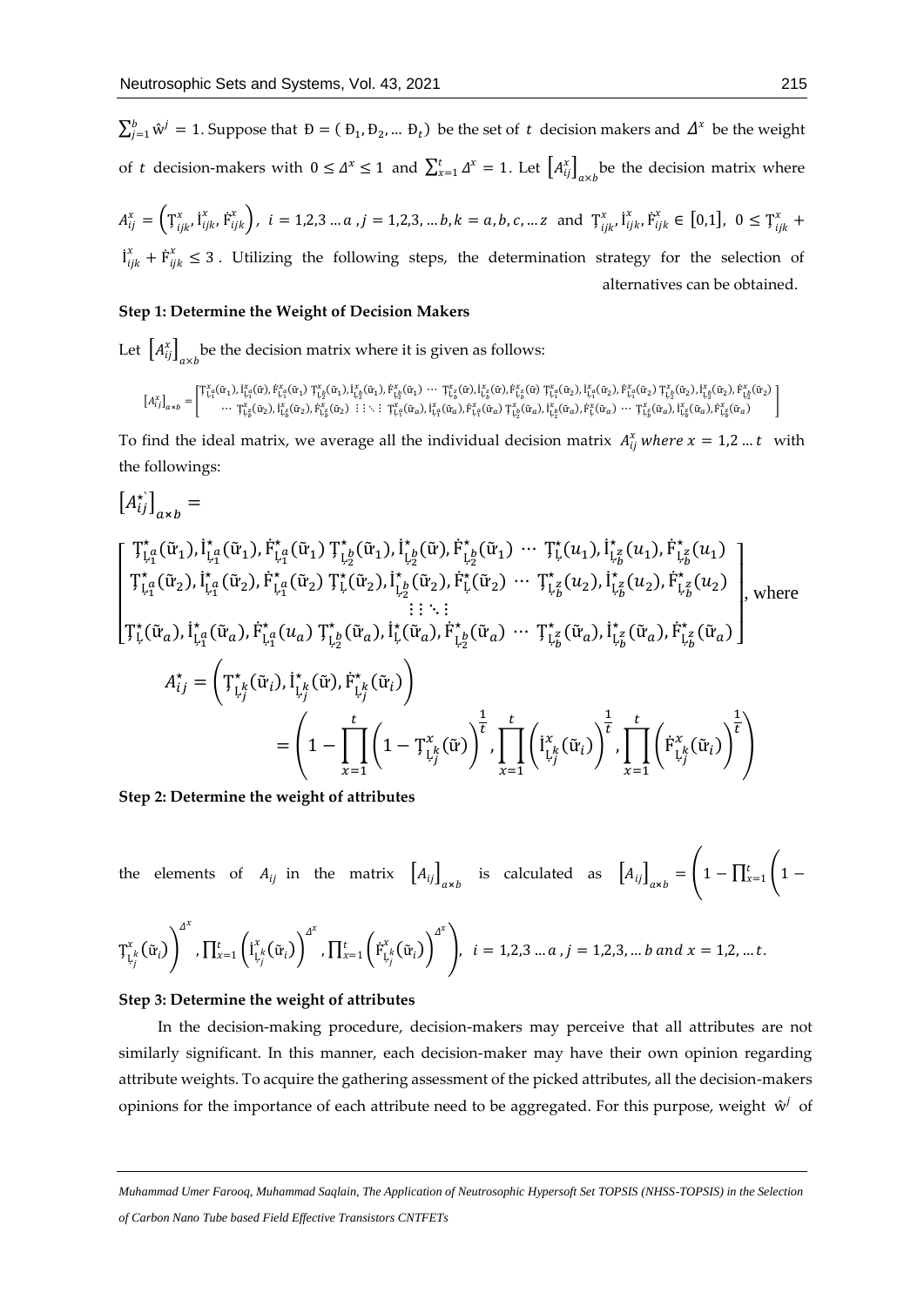attributes j  $x_i, j = 1, 2...b$  is calculated as  $\hat{w}$  $\boldsymbol{J}^j = \left(\mathbb{T}_{\boldsymbol{\mathrm{L}}_j}, \boldsymbol{\mathrm{I}}_{\boldsymbol{\mathrm{L}}_j}, \boldsymbol{\mathrm{F}}_{\boldsymbol{\mathrm{L}}_j}\right) = \left(1 - \prod_{x=1}^t \left(1 - \boldsymbol{\mathrm{I}}\right)\right)$  $T_{L_j}^x$ <sup> $\int_0^{A^x}$ </sup> ,  $\prod_{x=1}^t \left(\mathrm{i}_{\mathfrak{l}_{x_j}}^x\right)^{\varDelta^x}$  $_{x=1}^{t}\left(\boldsymbol{\mathrm{\dot{I}}}_{\mathrm{L}_{j}}^{x}\right)^{\varDelta^{x}}$  ,  $\prod_{x=1}^{t}\left(\dot{\boldsymbol{\mathrm{F}}}_{\mathrm{L}_{j}}^{x}\right)^{\varDelta^{x}}$  $_{x=1}^t$  ( $\overline{F}_{L_i}^x$ ) ).

#### **Step 4: Calculate weighted aggregated decision matrix**

After finding the weights of individual attributes, we use the weights to each row of the aggregated

decision matrix with 
$$
\left[A_{ij}^{\omega}\right]_{\alpha \times b} = \left(T_{L_j^k}^{\omega}(\tilde{u}_i), \dot{I}_{L_j}^{\omega}(\tilde{u}_i), \dot{F}_{L_j^k}^{\omega}(\tilde{u}_i)\right) = \left((T_{L_j^k}(\tilde{u}_i), T_{L_j}), \left(\dot{I}_{L_j^k}(\tilde{u}_i) + \dot{I}_{L_j} - \dot{I}_{L_j^k}(\tilde{u}_i)\right), \left(\dot{F}_{L_j^k}(\tilde{u}_i) + \dot{F}_{L_j} - \dot{F}_{L_j}(\tilde{u}_i)\right)\right)
$$
Then, we get a weighted aggregated decision matrix.

#### **Step 5: Determine the ideal solution**

 In real life we deal with two types of attributes, one is benefit type attributes and the other is cost type attributes. In our MAGDM problem, we also deal with these two types of attributes. Let  $C_1$ be the benefit type attributes and  $C_2$  be the cost type attributes. The neutrosophic hypersoft positive ideal solution is given as  $A^{\omega^+}_j = \left(T^{\omega^+}_{\downarrow^k_j}(\tilde u_i), I^{\omega^+}_{\downarrow^k_j}(\tilde u_i), F^{\omega^+}_{\downarrow^k_j}(\tilde u_i)\right) = \{\left\{T^{\omega}_{\downarrow^k_j}(\tilde u_i)\right\}, \left\{I^{\omega}_{\downarrow^k_j}(\tilde u_i)\right\},$  $\left\{ \dot{F}^{\omega}_{L_j^k}(\tilde{u}_i) \right\}$  ,  $j \in C_1$   $\left\{ T^{\omega}_{L}(\tilde{u}_i) \right\}$ ,  $\left\{ \dot{F}^{\omega}_{L_j^k}(\tilde{u}_i) \right\}$  ,  $j \in C_2$  . Similarly, the neutrosophic hypersoft negative ideal solution is given as  $\ A^{\omega^-}_j = \bigg( \mathop{\rm T_{L}}^{\omega^-}_{J^k_j}(\tilde u_i), \mathop{\rm i}\nolimits^{ \omega^-}_{L^k_j}(\tilde u_i), \mathop{\rm F_{L^k_j}^{\omega^-}}(\tilde u_i) \bigg) = \hspace{10pt} \{\bigg\{ \mathop{\rm T_{L^k_j}^\omega}(\tilde u_i) \bigg\}, \bigg\{ \mathop{\rm i}\nolimits^{ \omega^-}_{L^k_j}(\tilde u_i) \bigg\},$  $\left\{ \mathrm{\dot{F}}_{\mathrm{L}_{j}^{k}}^{\omega}(\tilde{\mathrm{u}}_{i})\right\}$  ,  $j\in\mathcal{C}_{1}\text{ }\left\{ \mathrm{T}_{\mathrm{L}_{j}^{k}}^{\omega}(\tilde{\mathrm{u}}_{i})\right\} ,\left\{ \mathrm{\dot{I}}_{\mathrm{L}_{j}^{k}}^{\omega}(\tilde{\mathrm{u}}_{i})\right\} ,\text{ }\left\{ \mathrm{\dot{F}}_{\mathrm{L}_{j}^{k}}^{\omega}(\tilde{\mathrm{u}}_{i})\right\}$  ,  $j\in\mathcal{C}_{2}$ 

#### **Step 6 Calculate the distances**

Now, we should find the Normalized Hamming distance between the alternatives and positive ideal solution with  $\mathbf{b}^{i+} (A_{ij}^{\omega}, A_{j}^{\omega^{+}}) = \frac{1}{\gamma_{ij}}$  $\frac{1}{3b}\Sigma_{j=1}^b \quad \left( \left|\mathsf{T}^\omega_{\mathsf{L}^\mathsf{K}_j}(\tilde{\mathrm{u}}_i) - \mathsf{T}^\omega_{\mathsf{L}^\mathsf{K}_j}(\tilde{\mathrm{u}}_i)\right| + \left|\mathrm{i}^\omega_{\mathsf{L}^\mathsf{K}_j}(\tilde{\mathrm{u}}_i) - \mathrm{i}^{\omega,\,\texttt{t}}_{\mathsf{L}^\mathsf{K}_j}(\tilde{\mathrm{u}}_i)\right| + \left|\,\mathrm{i}^\omega_{\mathsf{L}^\mathsf{K}_j}(\tilde{\mathrm{u}}_i) - \right|$  $\hat{F}^{\omega}_{L_j^k}(\tilde{w}_i)\bigg\vert$ ). Similarly, we find the Normalized Hamming distance between the alternatives and

positive ideal solution as  $\mathbf{D}^{i-}\left(A_{ij}^{\omega}, A_{j}^{\omega^{-}}\right)=\frac{1}{2i}$  $\frac{1}{3b}\Sigma_{j=1}^b \quad \{ \left| {\texttt T}^\omega_{\mathsf L_j^k}(\tilde{\mathrm w}_i) - {\texttt T}^\omega_{\mathsf L_j^k}(\tilde{\mathrm w}_i) \right| + \left| {\texttt I}^\omega_{\mathsf L_j^k}(\tilde{\mathrm w}_i) - {\texttt I}^\omega_{\mathsf L_j^k}(\tilde{\mathrm w}) \right| + \right.$ 

$$
\left|\dot{\mathrm{F}}_{\mathrm{L}_j^k}^\omega(\tilde{\mathrm{u}}_i) - \dot{\mathrm{F}}_{\mathrm{L}_j^k}^\omega(\tilde{\mathrm{u}}_i)\right|\}.
$$

#### **Step 7 Calculate the relative closeness coefficient**

Relative closeness index is used to rank the alternatives and it is calculated with,  $i = 1, ..., a$ ,

$$
RC^{i} = \frac{\mathbf{b}^{i-}(A_{ij}^{\omega}, A_{j}^{\omega})}{\max\{ \mathbf{b}^{i-}(A_{ij}^{\omega}, A_{j}^{\omega}) \}} - \frac{\mathbf{b}^{i+}(A_{ij}^{\omega}, A_{j}^{\omega^{+}})}{\min\{ \mathbf{b}^{i+}(A_{ij}^{\omega}, A_{j}^{\omega^{+}}) \}}.
$$
 (11)

The set of selected alternatives are ranked according to the descending order of relative closeness index.

*Muhammad Umer Farooq, Muhammad Saqlain, The Application of Neutrosophic Hypersoft Set TOPSIS (NHSS-TOPSIS) in the Selection of Carbon Nano Tube based Field Effective Transistors CNTFETs*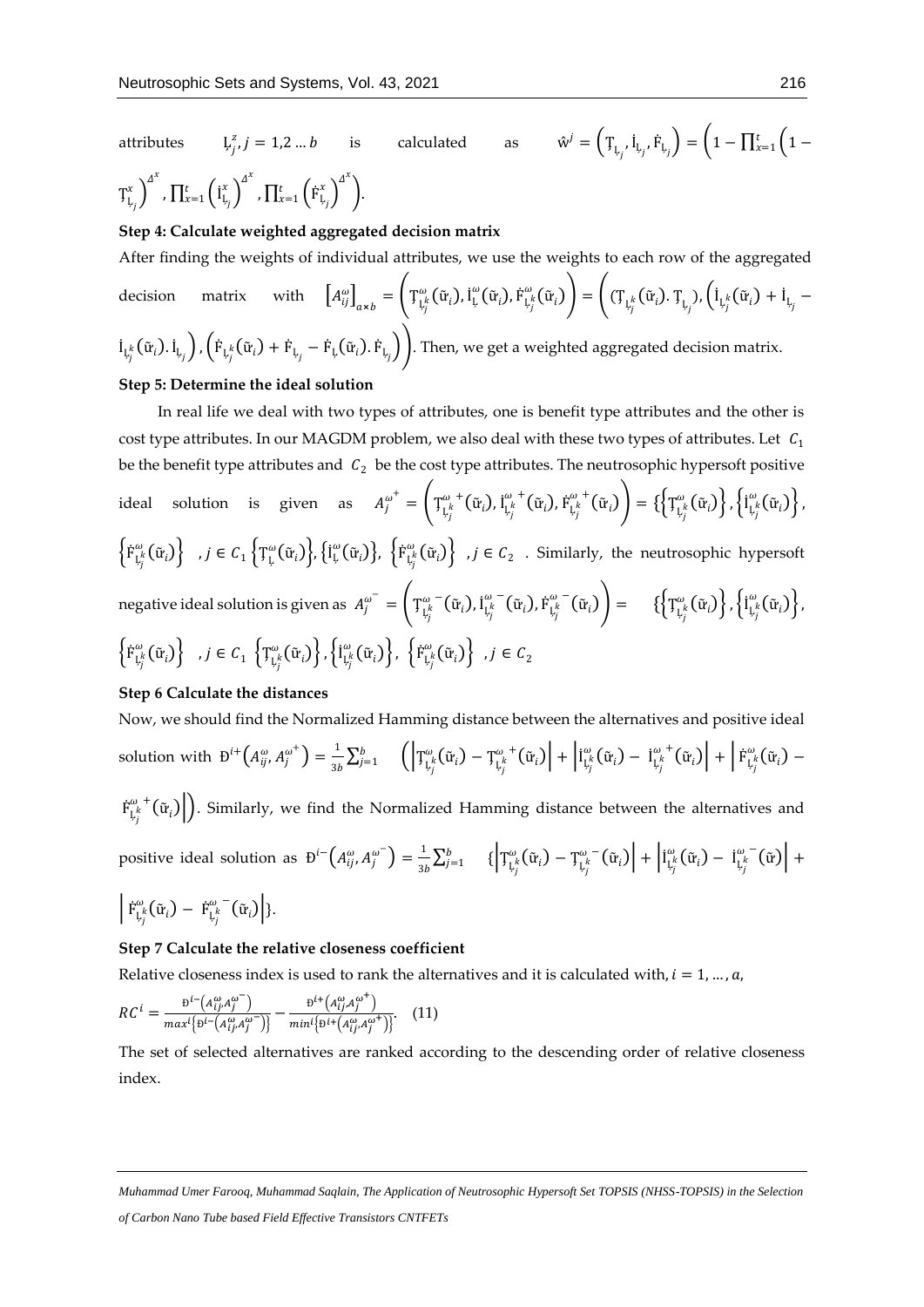#### **3.2 Numerical Example:**

In this section, we will discuss the case study for the selection of high k-gate dielectric for CNTFETs using mathematical tools. CNTFETs are the main part of electronic devices these days. The problem of the leakage current affects its performance. The high k-gate dielectric can be used to reduce the problem of leakage current. So, the more efficient CNTFETs devices can be constructed alternatives are considered in Table 1.

| SR <sub>NO.</sub>       | <b>DIELECTRIC</b><br><b>MATERIAL</b> | <b>DIELECTRIC</b><br><b>CONSTANT (k)</b> | <b>Band Gap</b><br>$E_g$ (eV) | Conduction<br>band with<br>respect to Si<br>$\Delta E_c$ (eV) | <b>Structure</b>          |
|-------------------------|--------------------------------------|------------------------------------------|-------------------------------|---------------------------------------------------------------|---------------------------|
| 1                       | SiO <sub>2</sub>                     | 3.9                                      | 8.9                           | 3.2                                                           | Amorphou<br>S             |
| $\overline{2}$          | $Al_2O_3$                            | 9.0                                      | 8.7                           | 2.8                                                           | Amorphou<br>S             |
| 3                       | HfSiO <sub>4</sub>                   | 11                                       | 6.5                           | 1.8                                                           | Tetra                     |
| $\overline{\mathbf{4}}$ | ZrO <sub>2</sub>                     | 25                                       | 5.8                           | 1.4                                                           | Mono,<br>Tetra,<br>Cubic  |
| 5                       | La <sub>2</sub> O <sub>3</sub>       | 30                                       | 6.0                           | 2.3                                                           | Cubic                     |
| 6                       | $Y_2O_3$                             | 15                                       | 5.6                           | 2.3                                                           | Cubic                     |
| 7                       | HfO <sub>2</sub>                     | 25                                       | 5.7                           | 1.4                                                           | Mono,<br>Tetra,<br>Cubic  |
| 8                       | Si <sub>3</sub> N <sub>4</sub>       | 7.0                                      | 5.1                           | 2.4                                                           | Amorphou<br>${\mathbf S}$ |

**TABLE 1:** The alternatives with attributive values

Let U be the set of all dielectric materials that can be used at junction interface as gate dielectric, so U= $\{B_1, B_2, B_3, B_4, B_5, B_6, B_7, B_8\}$ 

Where  $B_1 = SiO_2$ ,  $B_2 = Al_2O_3$ ,  $B_3 = Hfsio_{4}$ ,  $B_4 = ZrO_2$ ,  $B_5 = La_2O_3$ ,  $B_6 = Y_2O_3$ ,  $B_7 = Hfo_{2}$ ,  $D_8 = Si_3N_4$ Let us consider the following attributes;  $A_1$  = Dielectric constant  $A_2 =$  Band Gap  $E_g$  (eV)  $A_3$  = Conduction band with respect to Si  $\Delta E_c$  (eV)  $A_4 =$ Structure

So  $\mathbf{D}_i$  = Universal set of dielectrics where ( $i = 1, 2, 3, 4, 5, 6, 7, 8$ ) and  $A_i$  = Set of attributes where (*i*  $= 1, 2, 3, 4$ .

*Muhammad Umer Farooq, Muhammad Saqlain, The Application of Neutrosophic Hypersoft Set TOPSIS (NHSS-TOPSIS) in the Selection of Carbon Nano Tube based Field Effective Transistors CNTFETs*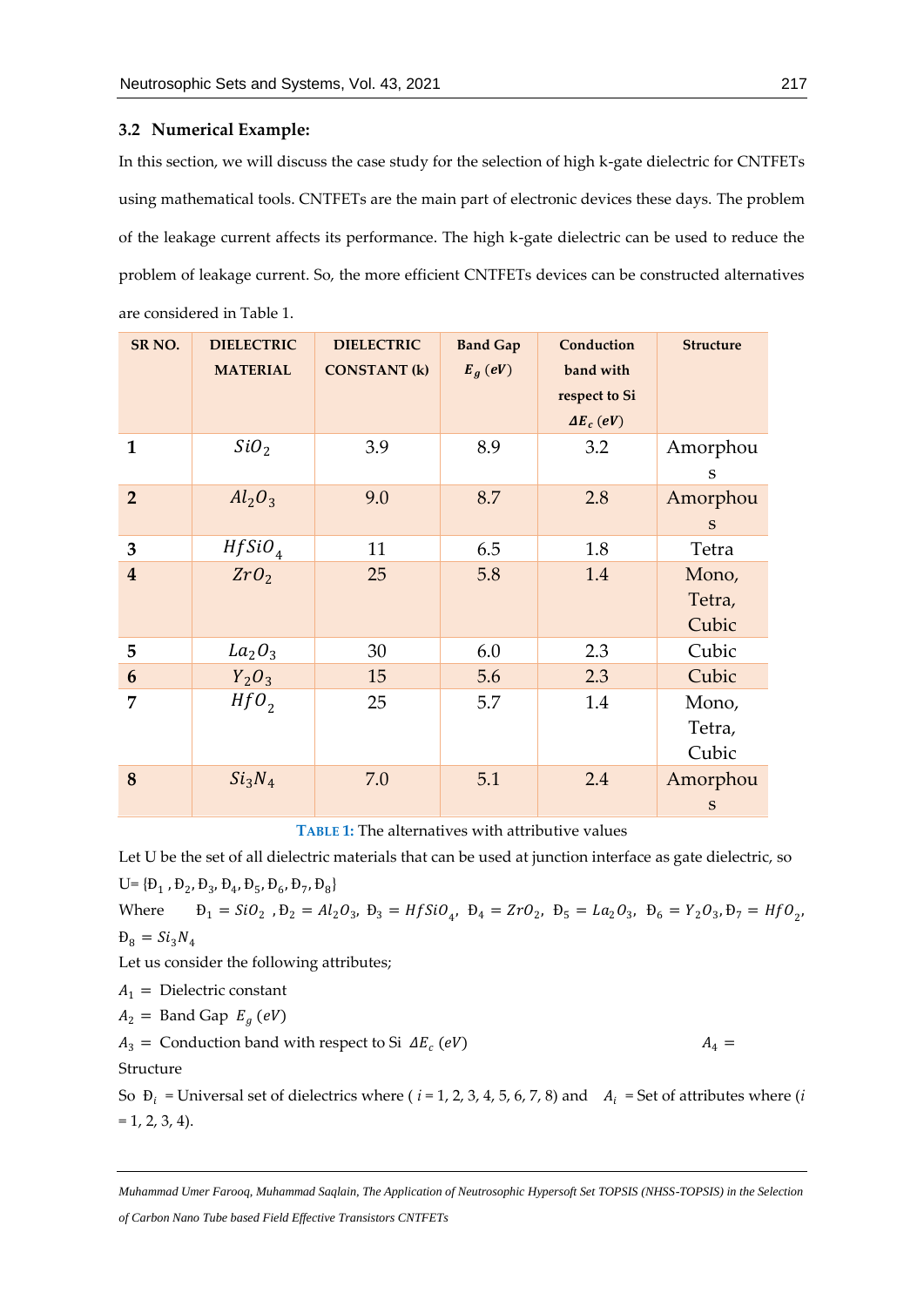$A_1^a = \text{ \scriptsize{Dielectric constant}} = \{3.9, 9.0, 11, 25, 30, 15, 25, 7\}$  $A_2^b =$  Band Gap  $E_g$  (eV) = {8.9, 8.7, 6.5, 5.8, 6.0, 5.6, 5.7, 5.1}  $A_3^c =$  Conduction band with respect to Si  $\Delta E_c$  (eV) = {3.2, 2.8, 1.8, 1.4, 2.3, 2.3, 1.4, 2.4}  $A_4^d =$  Structure

 $=$  {amorphous, amorphous, tetra, (cubic, mono, tetra), cubic, cubic, (cubic, mono, tetra), amorphous} Now, let us define the relation for the function  $f : B_1 \times B_2 \times B_3 \times B_4 \times B_5 \times B_6 \times B_7 \times B_8 \rightarrow P(U)$  as,

 $f(\theta_1 \times \theta_2 \times \theta_3 \times \theta_4 \times \theta_5 \times \theta_6 \times \theta_7 \times \theta_8) = (6 = dielectric constant = 30, \text{``Y = Band gap =}$ 8.9,  $\psi = \text{Conduction} = 2.3$ , ή = structure = cubic) =  $(D_4 \times D_5 \times D_7)$  is the actual sample of the CNT for the CNTFETs. Three patients  $\{D_4, D_5, D_7\}$  are selected based on sample. The panel of three doctors (decision-maker)  $\{M^1, M^2, M^3\}$  will examine the sample and select the most relevant CNTFETs. These decision-makers give their valuable opinion in the form of neutrosophic number based on their experience and knowledge, and are presented in NHSM, separately, as follows:

$$
\begin{bmatrix} M^1 \end{bmatrix}_{3 \times 4} = \begin{bmatrix} \begin{pmatrix} 6(0.6, 0.5, 0.4) \end{pmatrix} \begin{pmatrix} \forall (0.2, 0.4, 0.6) \end{pmatrix} \begin{pmatrix} \psi(0.2, 0.3, 0.2) \end{pmatrix} \begin{pmatrix} \dot{\eta}(0.8, 0.2, 0.2) \end{pmatrix} \\ \begin{pmatrix} 6(0.4, 0.2, 0.2) \end{pmatrix} \begin{pmatrix} \forall (1.2, 0.4, 0.3) \end{pmatrix} \begin{pmatrix} \psi(1.0, 0.7, 0.8) \end{pmatrix} \begin{pmatrix} \dot{\eta}(0.2, 0.4, 0.7) \end{pmatrix} \\ \begin{pmatrix} 6(0.7, 0.6, 0.5) \end{pmatrix} \begin{pmatrix} \forall (0.6, 0.7, 0.19) \end{pmatrix} \begin{pmatrix} \psi(0.5, 0.4, 0.31) \end{pmatrix} \begin{pmatrix} \dot{\eta}(0.8, 0.21, 0.48) \end{pmatrix} \end{bmatrix}
$$

$$
\begin{bmatrix} M^2 \end{bmatrix}_{3 \times 4} = \begin{bmatrix} \begin{pmatrix} 6(0.1, 0.5, 0.3) \end{pmatrix} \begin{pmatrix} \forall (0.7, 0.5, 0.4) \end{pmatrix} \begin{pmatrix} \psi(0.8, 0.3, 0.7) \end{pmatrix} \begin{pmatrix} \dot{\eta}(0.6, 0.4, 0.7) \end{pmatrix} \\ \begin{pmatrix} 6(0.2, 0.4, 0.9) \end{pmatrix} \begin{pmatrix} \forall (0.3, 0.210.0) \end{pmatrix} \begin{pmatrix} \psi(1.0, 0.1, 0.9) \end{pmatrix} \begin{pmatrix} \dot{\eta}(0.4, 0.1, 0.6) \end{pmatrix} \\ \begin{pmatrix} 6(0.6, 0.5, 0.9) \end{pmatrix} \begin{pmatrix} \forall (0.4, 0.7, 0.91) \end{pmatrix} \begin{pmatrix} \psi(0.3, 0.6, 0.41) \end{pmatrix} \begin{pmatrix} \dot{\eta}(0.34, 0.16, 0.19) \end{pmatrix} \end{bmatrix} \begin{pmatrix} \mathcal{U}(0.4, 0.2, 0.1) \begin{pmatrix} \psi(0.4, 0.7, 0.91) \end{pmatrix} \begin{pmatrix} \psi(0.5, 0.6, 0.41) \end{pmatrix} \begin{pmatrix} \dot{\eta}(1.0, 0.4, 0.5) \end{pmatrix} \\ \begin{pmatrix} 6(0.4, 0.2, 0.4) \end{pmatrix} \begin{pmatrix} \psi(3.3, 0.14, 0.13) \end{pmatrix} \begin{pmatrix} \psi(0.12, 0.2, 0.44) \end{pmatrix} \begin{pmatrix} \dot{\eta}(0.53, 0.25, 0.4) \end{pmatrix} \begin{pmatrix} \mathcal{U}(0.5, 0.4, 0.6) \end{pmatrix} \end{bmatrix}
$$

# **Step 1 Determine the Weights of Decision Makers**

To determine the weights of the decision-makers, first, we find the similarity measure between each decision matrix  $\{M^1, M^2, M^3\}$  and the ideal matrix  $S^*$  using  $S(A_{ij}^*, A_{ij}^*) = 1 -$ 

$$
\frac{1}{3ab}\Sigma_i^a \quad \Sigma_j^b \quad \{ \left| \mathcal{T}_{\mathcal{L}_j^k}^x(\tilde{\mathbf{u}}_i) - \mathcal{T}_{\mathcal{L}_j^k}^*(\tilde{\mathbf{u}}_i) \right| + \left| \mathbf{i}_{\mathcal{L}_j^k}^x(\tilde{\mathbf{u}}_i) - \mathbf{i}_{\mathcal{L}_j^k}^*(\tilde{\mathbf{u}}_i) \right| + \left| \mathbf{F}_{\mathcal{L}_j^k}^x(\tilde{\mathbf{u}}_i) - \mathcal{F}_{\mathcal{L}_j^k}^*(\tilde{\mathbf{u}}_i) \right| \}.
$$
 So,  $S(p_1, p_*) =$ 

0.5641,  $S(p_1, p_*) = 0.1224$ ,  $S(p_1, p_*) = 0.1046$ . Now we calculate the weight  $\Delta^x$  for  $(x = 1,2,3)$  of

each decision-makers using 
$$
\Delta^x = \frac{s(A_{ij}^x A_{ij}^*)}{\sum_{x=1}^t s(A_{ij}^x A_{ij}^*)}
$$
. We have  
\n
$$
\Delta^1 = \frac{0.5641}{(0.5641 + 0.1224 + 0.1046)} = 0.7130
$$

*Muhammad Umer Farooq, Muhammad Saqlain, The Application of Neutrosophic Hypersoft Set TOPSIS (NHSS-TOPSIS) in the Selection of Carbon Nano Tube based Field Effective Transistors CNTFETs*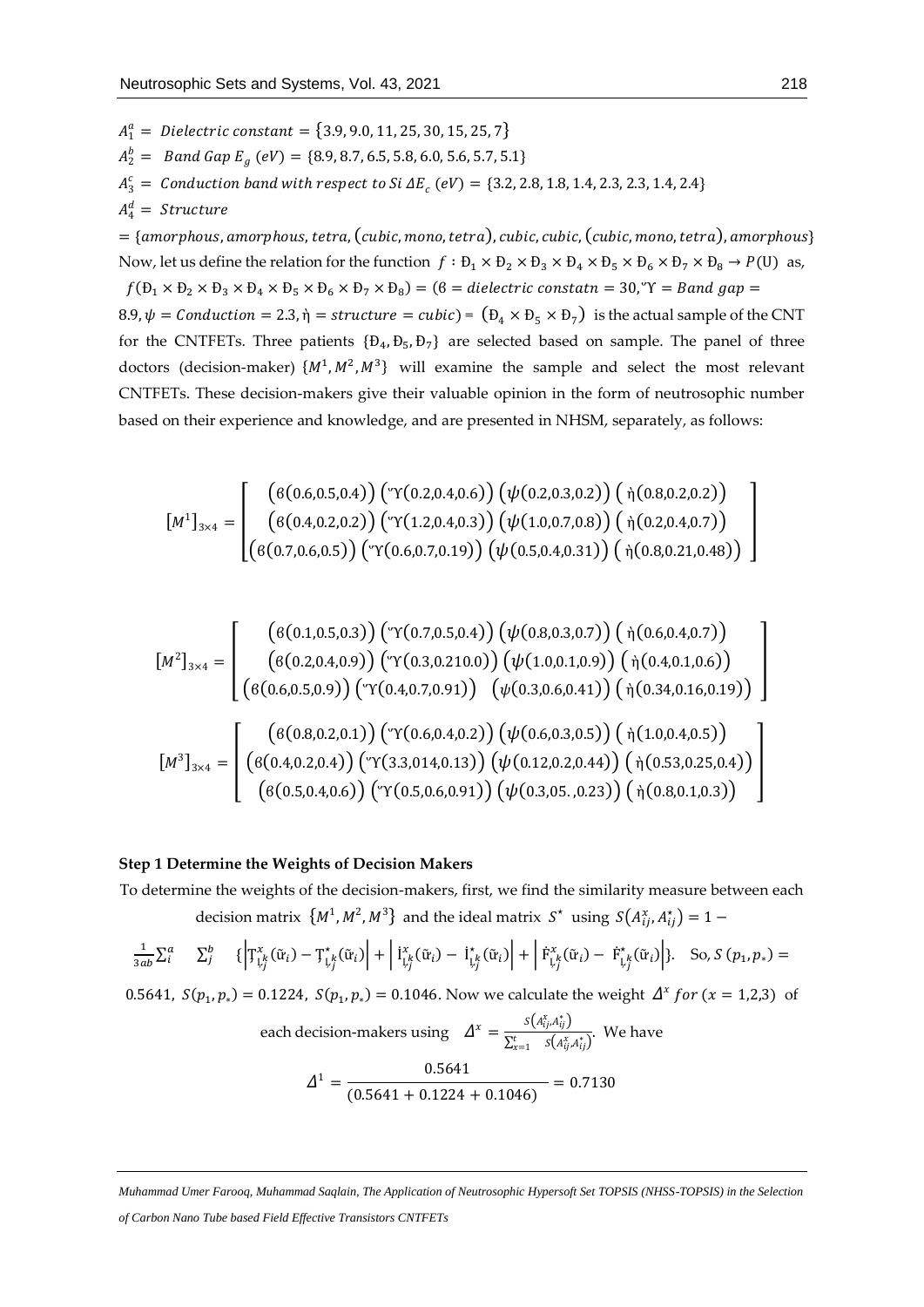$$
\Delta^2 = \frac{0.1224}{(0.5641 + 0.1224 + 0.1046)} = 0.1547
$$

$$
\Delta^3 = \frac{0.1046}{(0.5641 + 0.1224 + 0.1046)} = 0.1322
$$

# **Step 2 Aggregate Neutrosophic Hypersoft Decision Matrices**

Now we construct an aggregated neutrosophic hypersoft decision matrix NHSM, to obtain group decision. We obtain,  $[p]_{3\times4}$  =

$$
\left(\begin{array}{c} \left(6(0.116, 0.341, 0.312)\right)\left(\begin{array}{c} \gamma(0.896, 0.341, 0.334)\right)\left(\psi(0.234, 0.241, 0.210)\right) \end{array}\right) \\ \left(\begin{array}{c} \dot{\gamma}(0.352, 0.112, 0.007) \end{array}\right) \\ \left(\begin{array}{c} \dot{\gamma}(0.352, 0.112, 0.007) \end{array}\right) \left(\begin{array}{c} \dot{\gamma}(0.234, 0.466, 0.369) \end{array}\right) \left(\begin{array}{c} \dot{\gamma}(0.251, 0.144, 0.330) \end{array}\right) \\ \left(\begin{array}{c} \dot{\gamma}(0.871, 0.636, 0.346) \end{array}\right) \left(\begin{array}{c} \gamma(0.212, 0.1111, 0.203) \end{array}\right) \left(\begin{array}{c} \psi(0.223, 0.761, 0.474) \end{array}\right) \left(\begin{array}{c} \dot{\gamma}(0.467, 0.831, 0.120) \end{array}\right) \end{array}\right)
$$

#### **Step 3 Determine the weight of attributes**

Weight  $\hat{w}^j$  of attributes  $\boldsymbol{\downarrow}_{j}$ ,  $j=1,2$  ...  $b$  is calculated using  $\hat{w}^j = \left(\boldsymbol{\uparrow}_{\boldsymbol{\downarrow}_{j}} , \dot{\boldsymbol{\downarrow}}_{i_{j}} , \dot{\boldsymbol{\uparrow}}_{\boldsymbol{\downarrow}_{j}}\right) = \left(1-\prod_{x=1}^{t} \left(1-\prod_{x=1}^{t} \boldsymbol{\downarrow}_{x}\right)\right)$ 

$$
T_{L_j}^x \Big)^{d^x} \cdot \prod_{x=1}^t \left( i_{L_j}^x \right)^{d^x} \cdot \prod_{x=1}^t \left( \dot{F}_{L_j}^x \right)^{d^x} \bigg).
$$
\nwe get\n
$$
\hat{w}^1 = (0.7224, 0.6938, 0.2346), \hat{w}^2 = (0.6755, 0.1340, 0.1004), \hat{w}^3 =
$$

(0.2821, 0.1269, 0.0992)

 $\lfloor$ I I I I

#### **Step 4 Calculate the weighted aggregated decision matrix**

After finding the weights of attributes, we apply these weights to each row of aggregated decision

matrix using 
$$
\left[A_{ij}^{\omega}\right]_{\alpha \times b} = \left(T_{L_j^k}^{\omega}(\tilde{u}_i), I_{L_j^k}^{\omega}(\tilde{u}_i), \dot{F}_{L_j^k}^{\omega}(\tilde{u}_i)\right) = \left((T_{L_j^k}(\tilde{u}_i), T_{L_j}), \left(I_{L_j^k}(\tilde{u}_i) + I_{L_j} - I_{L_j^k}(\tilde{u}_i), I_{L_j} + \dot{F}_{L_j} - \dot{F}_{L_j^k}(\tilde{u}_i), \dot{F}_{L_j}\right)\right)
$$
  
we get a weighted aggregated decision matrix  $[S^{\omega}]$   
as follows:  $[S^{\omega}]_{3 \times 4} =$ 

 $[(6(0.342, 0.121, 0.732))$  ( $\Upsilon$ (0.754, 0.466, 0.369))  $(\psi$ (0.871, 0.636, 0.346))  $(\eta$ (0.812, 0.1111, 0.203))  $(6(0.467, 0.812, 0.1111, 0.203))$ **Step 5: Determine the ideal solution**

Neutrosophic hypersoft positive ideal solution is calculated using  $\omega^+$  =  $[(6, (0.23, 0.53, 013))$  $(\Upsilon$ ,  $(0.95, 0.16, 0.62))$   $(\psi$ ,  $(0.75, 0.85, 0.75))$  $(\eta$ ,  $(0.42, 0.85, 0.13))$  . Similarly, the neutrosophic hypersoft negative ideal solution is given as  $\sigma$ <sup>-</sup> =  $[(6, (0.34, 0.52, 0.77))$  $(\gamma, (0.23, 0.32, 0.21))$  $(\psi, (0.86, 0.23, 0.11))$  $(\eta, (0.12, 0.09, 0.03))$ ].

# **Step 6 Calculate the distance measure**

 $\overline{\phantom{a}}$  $\overline{\phantom{a}}$  $\overline{\phantom{a}}$  $\overline{\phantom{a}}$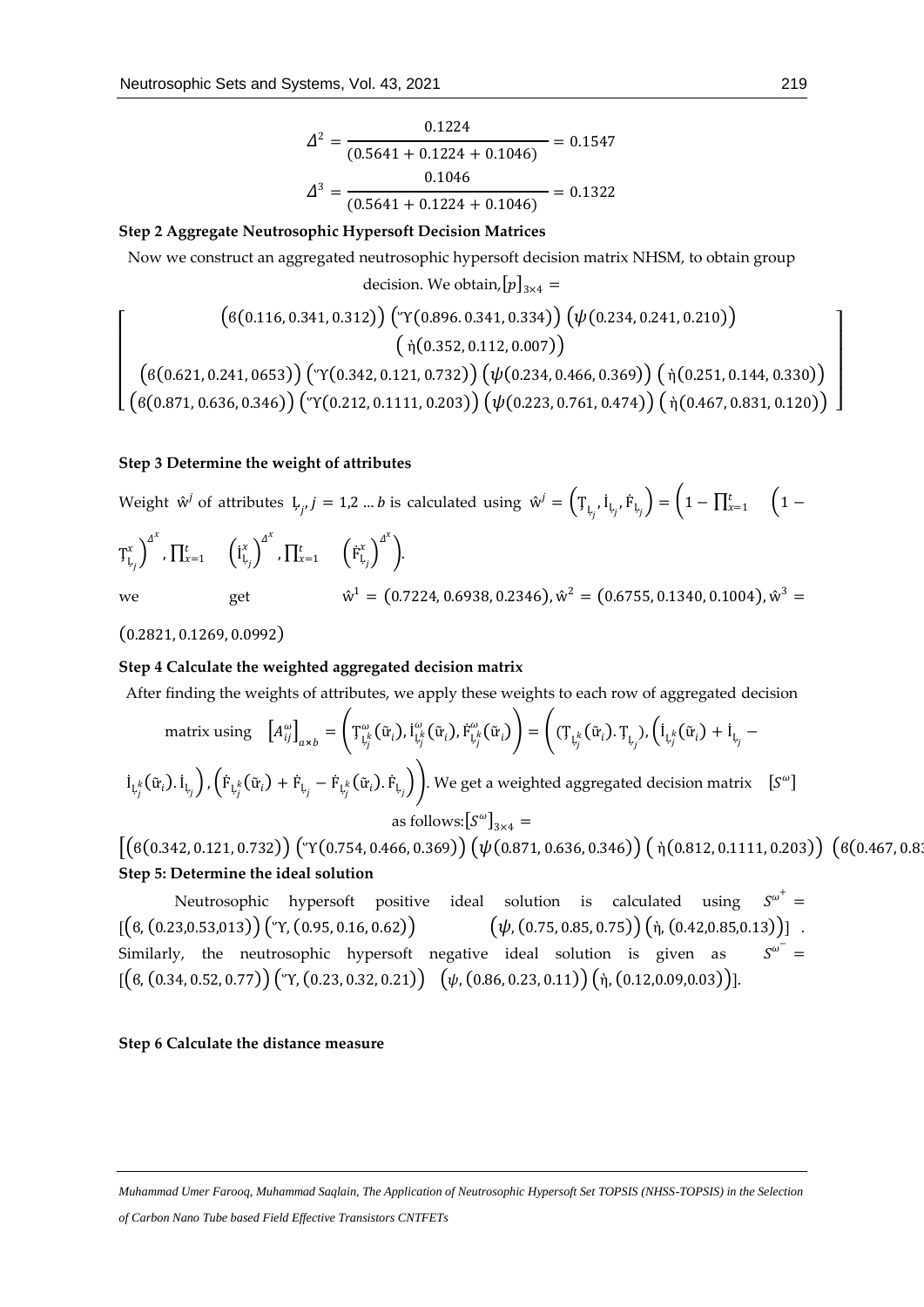Now we find the normalized hamming distance between the alternatives and positive ideal

solution using 
$$
B^{i+}(A_{ij}^{\omega}, A_j^{\omega^+}) = \frac{1}{3b} \sum_{j=1}^{b} \left( \left| T_{L_j^k}^{\omega}(\tilde{u}_i) - T_{L_j^k}^{\omega^+}(\tilde{u}_i) \right| + \left| I_{L_j^k}^{\omega}(\tilde{u}_i) - I_{L_j^k}^{\omega^+}(\tilde{u}_i) \right| + \left| F_{L_j^k}^{\omega}(\tilde{u}) - F_{L_j^k}^{\omega^+}(\tilde{u}) \right| \right)
$$
  
\n $F_{L_j^k}^{\omega^+}(\tilde{u})$  We get  $B^{1+}(S_1^{\omega}, S^{\omega^+}) = 0.342$ ,  $B^{2+}(S_2^{\omega}, S^{\omega^+}) = 0.127$ ,  $B^{3+}(S_3^{\omega}, S^{\omega^+}) = 0.985$ .

Similarly, we will find the normalized hamming distance between the alternatives and negative ideal solution using

$$
\mathbf{D}^{i-}\left(A_{ij}^{\omega},A_j^{\omega^-}\right) = \frac{1}{3b}\sum_{j=1}^b \left( \left| \mathbf{T}^{\omega}_{\mathbf{L}_j}(\tilde{\mathbf{u}}_i) - \mathbf{T}^{\omega}_{\mathbf{L}_j'}(\tilde{\mathbf{u}}_i) \right| + \left| \mathbf{I}^{\omega}_{\mathbf{L}_j'}(\tilde{\mathbf{u}}_i) - \mathbf{I}^{\omega^-}_{\mathbf{L}_j'}(\tilde{\mathbf{u}}_i) \right| + \left| \mathbf{F}^{\omega}_{\mathbf{L}_j'}(\tilde{\mathbf{u}}_i) - \mathbf{F}^{\omega^-}_{\mathbf{L}_j'}(\tilde{\mathbf{u}}) \right| \right).
$$

We get,  $D^{1-}(S_1^{\omega}, S^{\omega}) = 0.741$ ,  $D^{2-}(S_2^{\omega}, S^{\omega}) = 0.443$ ,  $D^{3-}(S_3^{\omega}, S^{\omega}) = 0.332$ . **Step 7: Calculate the relative closeness coefficient**

Now we will calculate the relative closeness index using  $Rp_i = \frac{B^i - (A_{ij}^0, A_{ij}^0)^{-1}}{\max\{b_i\} \cdot A_{ij}^0}$  $\frac{\mathrm{B}^{i-}\left(A^{\omega}_{ij}A^{\omega}_{j}^{-}\right)}{max^{i}\left\{\mathrm{B}^{i-}\left(A^{\omega}_{ij}A^{\omega}_{j}^{-}\right)\right\}} - \frac{\mathrm{B}^{i+}\left(A^{\omega}_{ij}A^{\omega}_{j}^{+}\right)}{min^{i}\left\{\mathrm{B}^{i+}\left(A^{\omega}_{ij}A^{\omega}_{j}^{-}\right)\right\}}$  $\frac{\sqrt{2} \left[1 + \left(A_{ij}^{\omega} A_{j}^{\omega^+}\right)\right]}{min^{i} \left[B^{i+}\left(A_{ij}^{\omega} A_{j}^{\omega^+}\right)\right]}$ We get

$$
Rp_1 = \frac{0.4351}{0.4351} - \frac{0.332}{0.345} = -22.40
$$

$$
Rp_2 = \frac{0.443}{0.4351} - \frac{0.747}{0.345} = -32.50
$$

$$
Rp_3 = \frac{0.332}{0.4351} - \frac{0.345}{0.345} = -12.50
$$

By using NHSS-TOPSIS for neutrosophic hypersoft sets, we can decide that which CNT is good for CNTFETs using the values of relative closeness coefficient in descending order. We rank the selected alternatives as shown in Table. 2 according to the descending order of relative closeness index as  $B_5$  >  $\theta_4 > \theta_7$ . This shows that  $\theta_5$  is the alternative which is goof for CNTFETs.

| Alternative                | $\rm\,\nu_{4}$ |          |          |
|----------------------------|----------------|----------|----------|
| <b>Relatives Closeness</b> | $-22.40$       | $-32.50$ | $-12.50$ |
| using NHSS-TOPSIS          |                |          |          |

Table 2. Relative closeness coefficient measurement and ranking of alternatives

### **4. Result Discussion**

The performance of the CNTFET devices is primarily dependent on gate dielectric, source and drain material. The reduction of size of an electronic device causes leakage current which may be reduced by using high k gate dielectric as gate. The choice of this high k-gate dielectric depends on the properties of materials like dielectric constant, energy band gap etc.  $\textit{La}_2\textit{O}_3\,$  is the best among all the

*Muhammad Umer Farooq, Muhammad Saqlain, The Application of Neutrosophic Hypersoft Set TOPSIS (NHSS-TOPSIS) in the Selection of Carbon Nano Tube based Field Effective Transistors CNTFETs*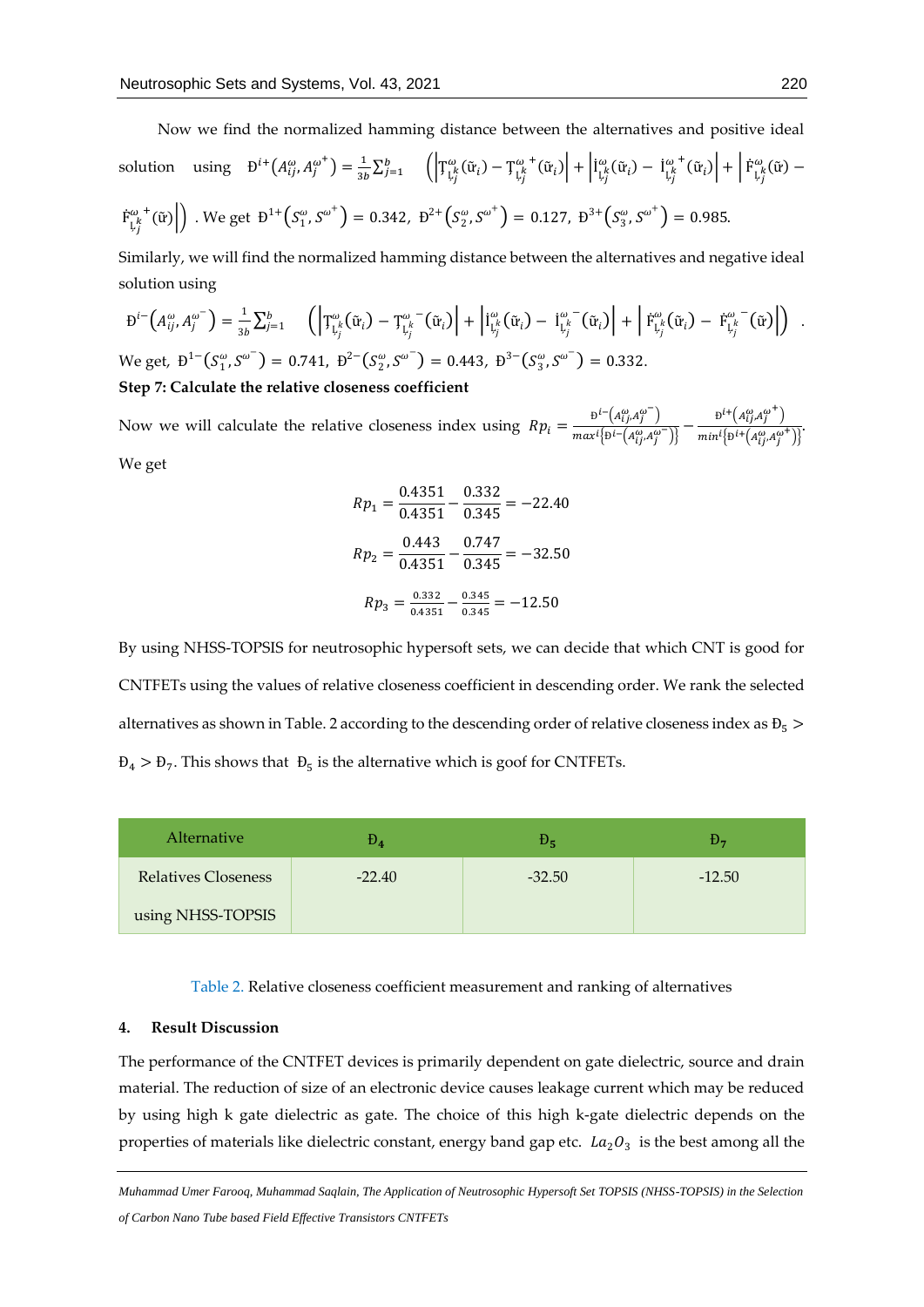potential candidates as gate dielectric as it has high dielectric constant as compared to all others. The drain current in CNTFET's increases with the relative dielectric constant for a fixed value of the drain voltage. So  $La_2O_3$  gives the highest value of the drain current among all the other candidates for the gate dielectric. Moreover.  $La_2O_3$  has high current on/off ratio and low leakage power which makes it a suitable candidate for CNT based electronic devices [45]. Difference between thermal expansion coefficient of CNT and thermal expansion coefficient of  $La_2O_3$  is very small as compared to difference of other dielectrics [46] and present in Table 3.

| Methods                           | Ranking of alternatives            | Best alternatives |
|-----------------------------------|------------------------------------|-------------------|
| Ankita Dixit, Navneet Gupta. [45] | $\theta_5 > \theta_4 > \theta_7$ . | $b_{\epsilon}$    |
| Ankita Dixit, Navneet Gupta [46]  | $\theta_4 > \theta_5 > \theta_7$ . | $E_{\rm g}$       |
| The NHSS-TOPSIS                   | $B_5 > B_4 > B_7$ .                |                   |

**TABLE 3.** Comparison analysis of final ranking with existing methods

# **5. Conclusions**

The concept of neutrosophic hypersoft TOPSIS (NHSS-TOPSIS) is a strong model for MADM. With the development of this technique we robust MADM method for CNTFETs selection by using NHSS-TOPSIS for NHSSs. Meanwhile, a practical application for ranking of alternatives with newly developed MADM approach is illustrated by a numerical example. We computed correlation coefficient and relative closeness by using our method and compared the results with existing methods of [45-46]. The validity and superiority of this method with existing approaches is also given with the help of a comparison analysis. Finally, it is deduced that NHSS-TOPSIS is more efficient, impressive and suitable.

#### **Acknowledgement**

The authors are highly thankful to the Editor-in-chief and the referees for their valuable comments and suggestions for improving the quality of our paper.

#### **Conflicts of Interest**

The authors declare no conflict of interest.

# **Reference:**

- [1] T. Du ¨rkop, S.A. Getty, E. Cobas, M.S. Fuhrer, (2004). Extraordinary mobility in semiconducting carbon nanotubes, *Nano Letters.* **4**(1), 35.
- [2] R. Sahoo, R. R. Mishra, (2009). Simulations of carbon nanotube field effect transistors, *International Journal of Electronic Engineering Research*. **1(2),** 110-125.
- [3] L. M. Peng, Z. Zhang, S. Wang, (2014). Carbon nanotube electronics: recent advances, *Materials. Today*, **17**, 433.
- [4] J. Guo, A. Javey, H. Dai, M. Lundstrom, (2004). Performance analysis and design optimization of near ballistic carbon nanotube field-effect transistor, *IEEE International Electron Devices Meeting*, 703.
- [5] S. Iijima, (1991). Helical microtubules of graphitic carbon, *Nature*, **354**, 56.

*Muhammad Umer Farooq, Muhammad Saqlain, The Application of Neutrosophic Hypersoft Set TOPSIS (NHSS-TOPSIS) in the Selection of Carbon Nano Tube based Field Effective Transistors CNTFETs*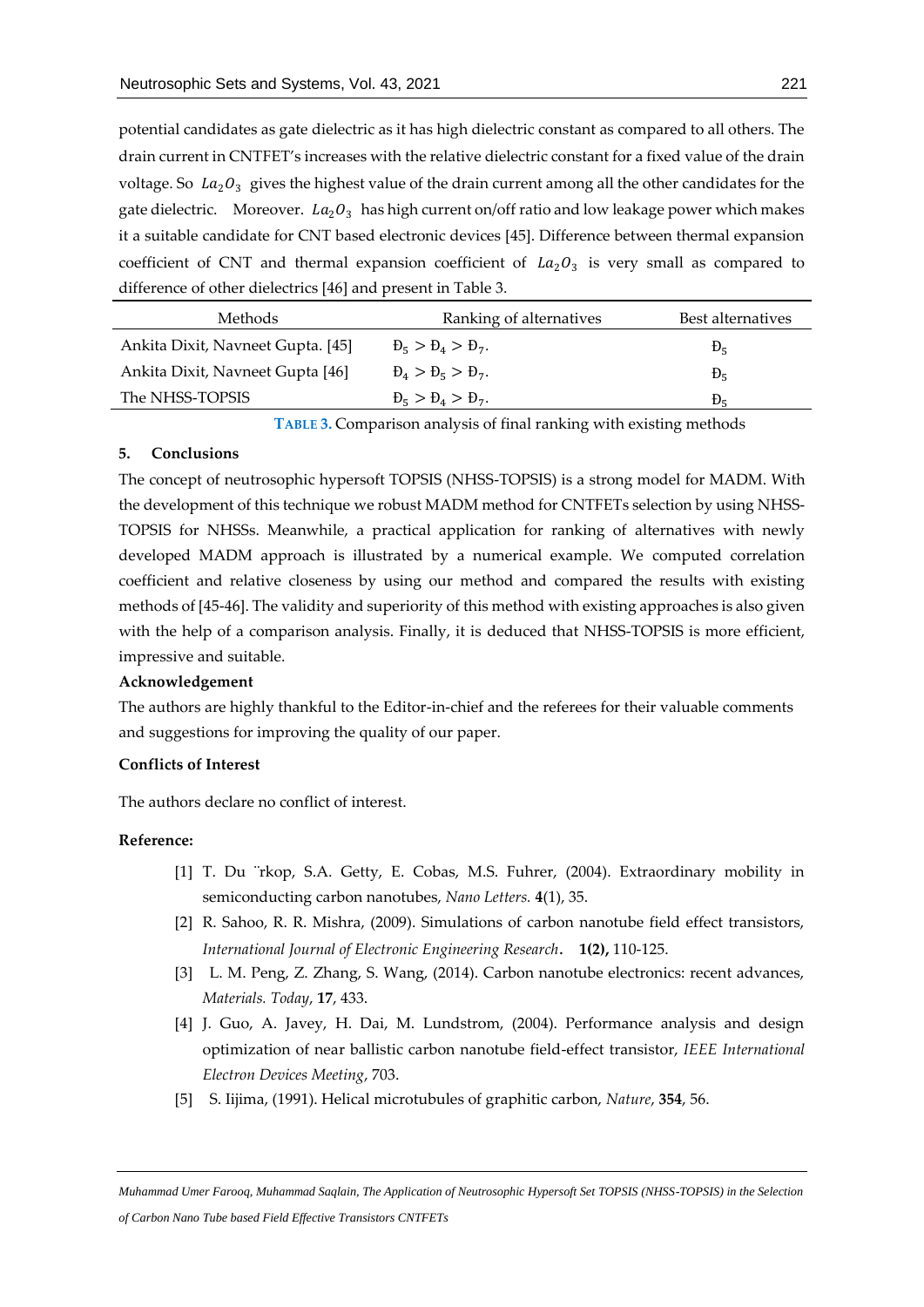- [6] A. D. Franklin, L. Gignac, M. Luisier, M. S. Lundstrom, S. Han, G. Tulevski, (2012). Sub-10 nm carbon nanotube transistor ", *Nano Letters,* **12,** 758.
- [7] W. Wang, X. Yang, N. Li, G. Xiao, S. Jiang, C. Xia, (2014). Transport study of gate and channel engineering on the surrounding-gate CNTFETs based on NEGF quantum theory, *Journal of Computational Electronics,* **13**, 192.
- [8] W. Wei, Z. Lu, W. Xueying, W. Zhubing, Z. Ting, L. Na, (2014). The combined effects of halo and linear doping effects on the high-frequency and switching performance in ballistic CNTFETs, *Journal of Semiconductors*, **35**, 114004.
- [9] R. Saito, G. Dresselhaus, M.S. Dresselhaus, (1998). Physical Properties of Carbon Nanotubes, *Imperial College Press, London.*
- [10]U.K. Mishra, J. Singh, (2008). Semiconductor Physics Device and Design, *Springer, Netherland*.
- [11] J. Guo, S. Datta, M. Lundstrom, (2004). A numerical study of scaling issues for Schottkybarrier carbon nanotube transistors, *IEEE Transactions on Electron Devices*, **51**, 172.
- [12]A.D. Franklin, S.O. Koswatta, D. Farmer, G.S. Tulevski, J.T. Smith, H. Miyazoe, (2012). Scalable and fully self-aligned n-type carbon nanotube transistors with gate-all-around, in:, *International Electron Devices Meeting*, 12-84.
- [13]S. -I. Moon, K. -K. Paek, Y. -H. Lee, (2008). Bias-heating recovery of MWCNT gas sensor, *Materials Letters*, **62**(16), 2422-2425.
- [14]M. Paradise, T. Goswami, (2007). Carbon nanotubes production and industrial applications, *Science Direct Material and Design*, **28**, 1477-1489.
- [15]S. Niyogi, M. A. Hamon, H. Hu, B. Zhao, P. Bhowmik, R. Sen, (2002). Chemistry of singlewalled carbon nanotubes, *Accounts of Chemical Research*, **35**, 11051113.
- [16]A. Star, E. Tu, J. Niemann, J. C. P. Gabriel, C. S. Joine, C. Valcke, (2006). Label-free detection of DNA hybridization using carbon nanotube network field-effect transistors, *Proceedings of the National Academy of Sciences of the United States of America*, **103**, 921-926.
- [17] Y. W. Chang, J. S. Oh, S. H. Yoo, H. H. Choi, K. H. Yoo, (2007). Electrically refreshable carbon-nanotube-based gas sensors, *Nanotechnology*, **18**, 435504.
- [18]P. Bondavalli, L. Gorintin, G. Feugnet, G. Lehoucq, D. Pribat, (2014). Selective gas detection using CNTFET arrays fabricated using air-brush technique, with different metal as electrodes, *Sensors & Actuators, B: Chemical,* **202,** 1290-1297.
- [19]M. E. Roberts, M. C. LeMieux, Z. Bao, (2009). Sorted and aligned single-walled carbon nanotube networks for transistor-based aqueous chemical sensors, *ACS Nano*, **10**, 3287- 3293.
- [20]J. K. Abraham, B. Philip, A. Witchurch, V. K. Varadan, C. C. Reddy, (2004). A compact wireless gas sensor using a carbon nanotube/PMMA thin film chemiresistor, *Smart Materials and Structures*, **13.** 1045-1049.
- [21]T. Zhang, S. Mubeen, N. V. Myung, M. A. Deshusses, (2008). Recent progress in carbon nanotube based gas sensors, *Nanotechnology*, **19**, 332001.
- [22]M. Shafizadeh and A. Rezai, (2017). Improved device performance in a CNTFET using 2<sup>3</sup> high-k dielectrics, *Journal of Computational Electronics*, **16**(2), 221–227.

*Muhammad Umer Farooq, Muhammad Saqlain, The Application of Neutrosophic Hypersoft Set TOPSIS (NHSS-TOPSIS) in the Selection of Carbon Nano Tube based Field Effective Transistors CNTFETs*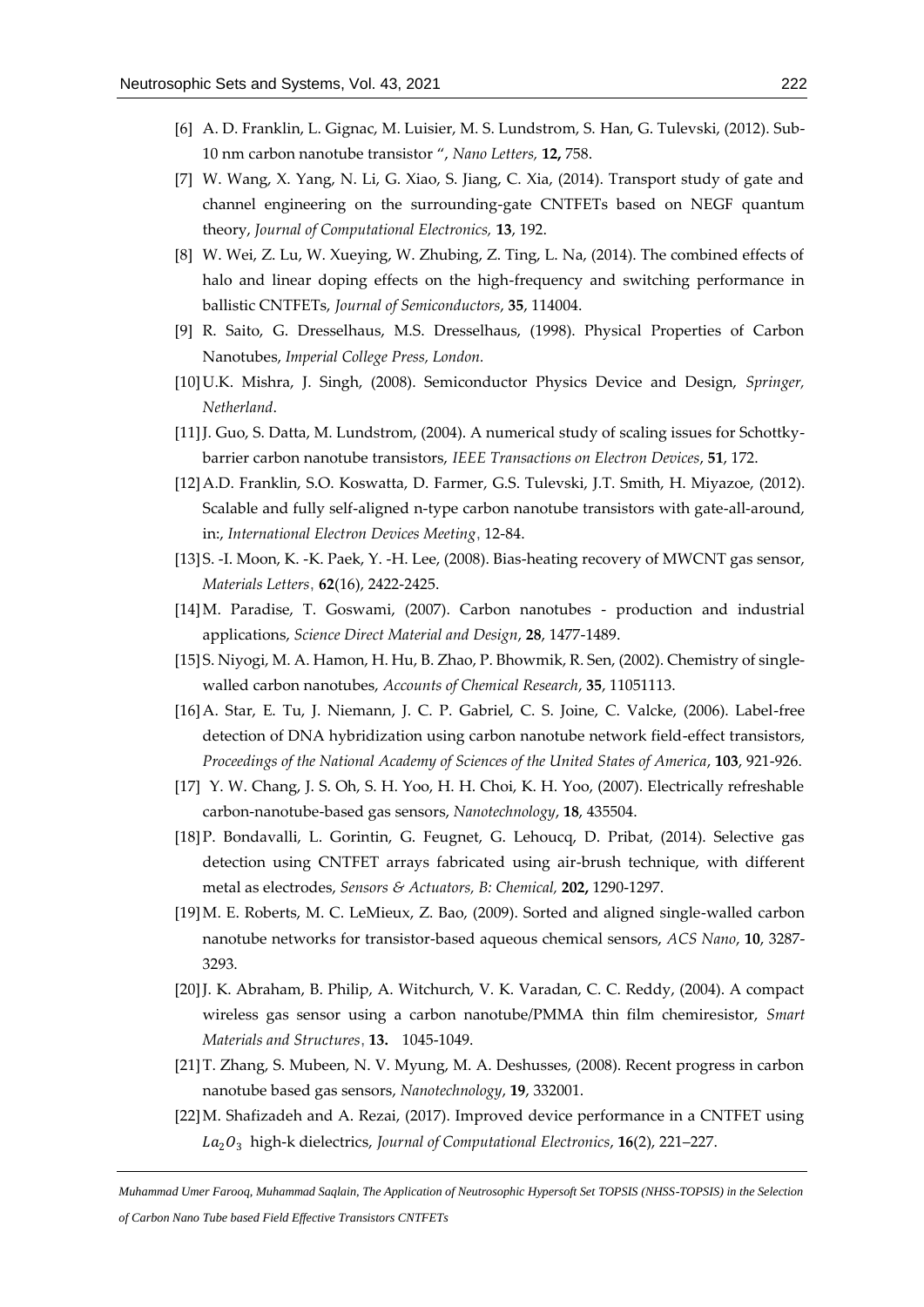- [23] K. Kandpal and N. Gupta, (2016). Investigations on high-K dielectrics for low threshold voltage and low leakage zinc oxide thin-film transistor, using material selection methodologies, Journal *of Materials Science: Materials in Electronics*, **27**(6), 5972-5981.
- [24]J. Robertson and B. Falabretti, (2006). Band offsets of high K gate oxides on III-V semiconductors, *Journal of Applied Physics*, **100**(1), 014111-8.
- [25]A. Shaukat, R. Umer and N. Islam, (2017). Impact of dielectric material and oxide thickness on the performance of Carbon Nanotube Field Effect Transistor, *IEEE International Conference on Nanotechnology*, 250-254.
- [26]J. C. Dutta and H. R. Thakur, (2017). Sensitivity Determination of CNT-Based ISFETs for Different High-Dielectric Materials, *IEEE Sensors Letters*, 1(2), 1-4.
- [27]N. Yu, *et al.*, (2017). 3D Assembly of Carbon Nanotubes for Field-effect Transistor Fabrication through Nanomanipulation and Electron-beam-induced Deposition, *Journal of Micromechanics and Microengineering*, **27**(10).
- [28]P. B. Agarwal, A. K. Singh and A. Agarwal, (2018). Stable metal-CNT contacts using shadow mask technique for CNTFET fabrication, *AIP Conference Proceedings*, **1989**, 030002.
- [29]E.-K. Jeon, *et al.*, (2012). Electromechanical properties of single-walled carbon nanotube devices on micromachined cantilevers, *Journal of Micromechanics and Microengineering*, **22**(11).
- [30]M. Ossaimee, S. Gamal and A. Shaker, (2015). Gate dielectric constant engineering for suppression of ambipolar conduction in CNTFETs, *Electronics Letters*, **51**(6), 503-504.
- [31] R. Djamil, *et al.*, (2016). Impacts of high-k gate dielectrics and low temperature on the performance of nanoscale CNTFETs, *Journal of Computational Electronics*, **15**(4), 1308-1315.
- [32]Zadeh, L. A. (1964). Fuzzy sets, *Information and Control*, **8(3),** 338-353.
- [33]Atanassov, K. T, (1996). Intuitionistic fuzzy sets. *Fuzzy Sets and Systems,* **20(1)**, 87-96.
- [34]F. Smarandache, (1998). Neutrosophy. Neutrosophic probability, set, and logic. *ProQuest Information & Learning, Ann Arbor, Michigan,* USA.
- [35]Molodtsov, D. (1999). Soft set theory-First results, *Computers and mathematics with applications*, **37**, 19-31.
- [36]Maji, Pabitra, Biswas, R., Roy, A.R. (2001). Fuzzy soft sets. *The Journal of Fuzzy Mathematic,* 9. 589-602.
- [37]Maji, Pabitra, Biswas, Ranjit, Roy, Akhil. (2001). Intuitionistic fuzzy soft sets. *The Journal of Fuzzy Mathematic,* 9.
- [38]P. K. Maji, (2013). Neutrosophic soft set, Annals of Fuzzy Mathematics and *Informatics,* **5(1)** 157-168.
- [39]F. Smarandache, (2018). Extension of Soft Set to Hypersoft Set, and then to Plithogenic Hypersoft Set, *Neutrosophic Sets and System,* **22**, 168-170.
- [40]Saqlain M, Sana M, Jafar N, Saeed. M, Smarandache, F., (2020). Aggregate Operators of Neutrosophic Hypersoft Sets, *Neutrosophic Sets and Systems (NSS),* **32,** 294–306.

*Muhammad Umer Farooq, Muhammad Saqlain, The Application of Neutrosophic Hypersoft Set TOPSIS (NHSS-TOPSIS) in the Selection of Carbon Nano Tube based Field Effective Transistors CNTFETs*